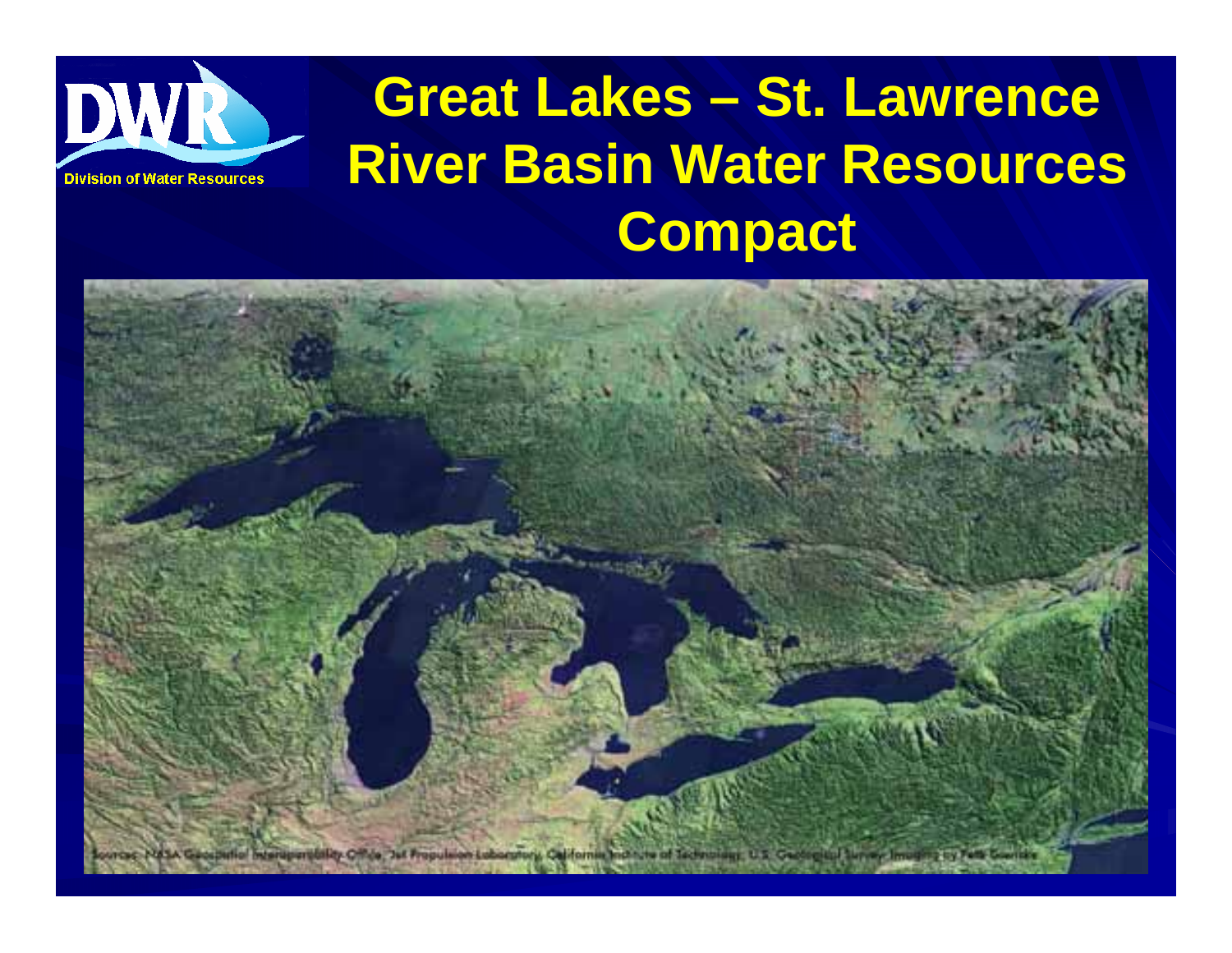#### **Parties to the GL-SLRB Water Resources Compact**



**Division of Water Resources**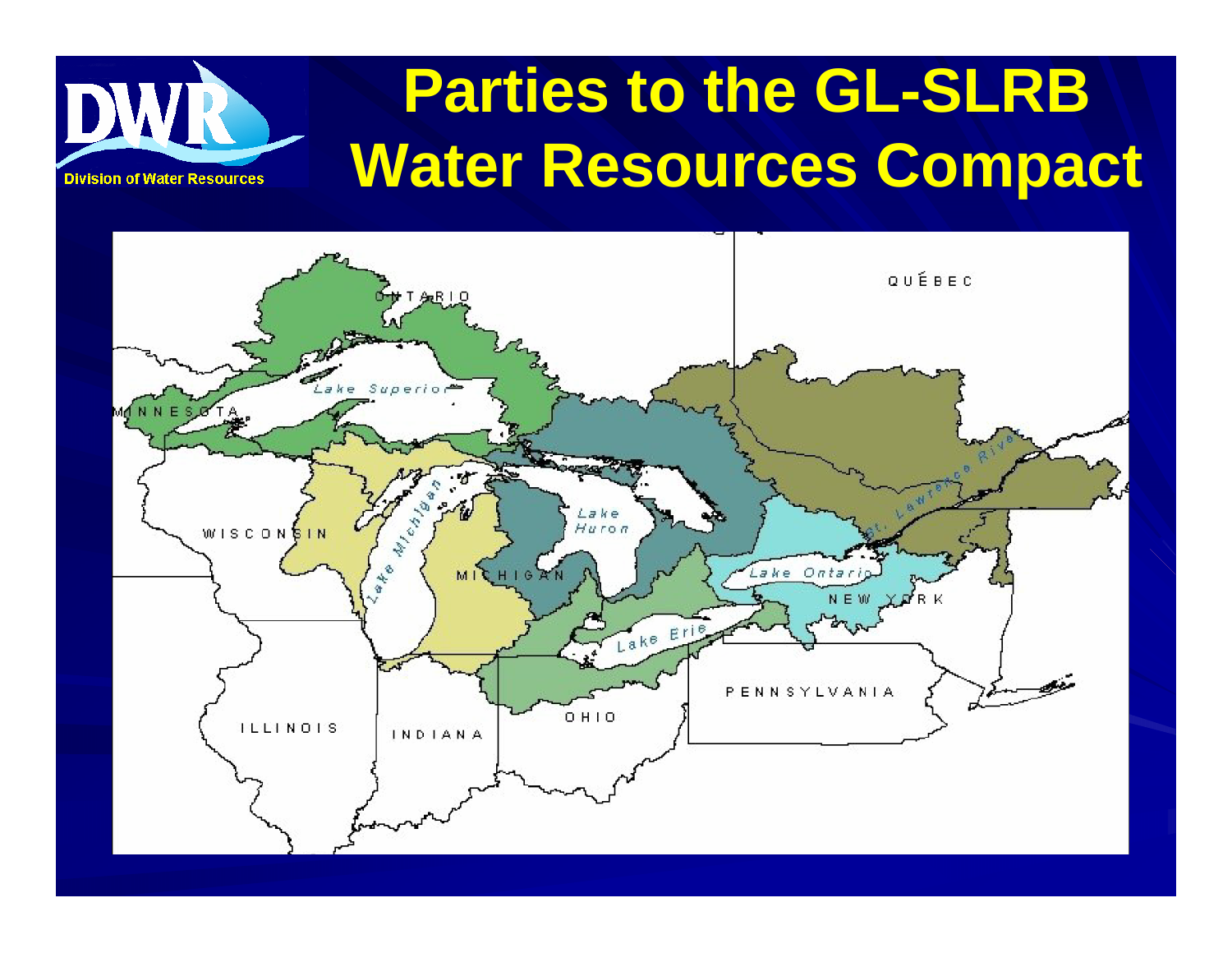

"The Waters and Water Dependent Natural Resources of the Basin are subject to the sovereign right and responsibilities of the Parties, and it is the purpose of this Compact to provide for joint exercise of such powers of sovereignty by the Council in the common interests of the people of the region."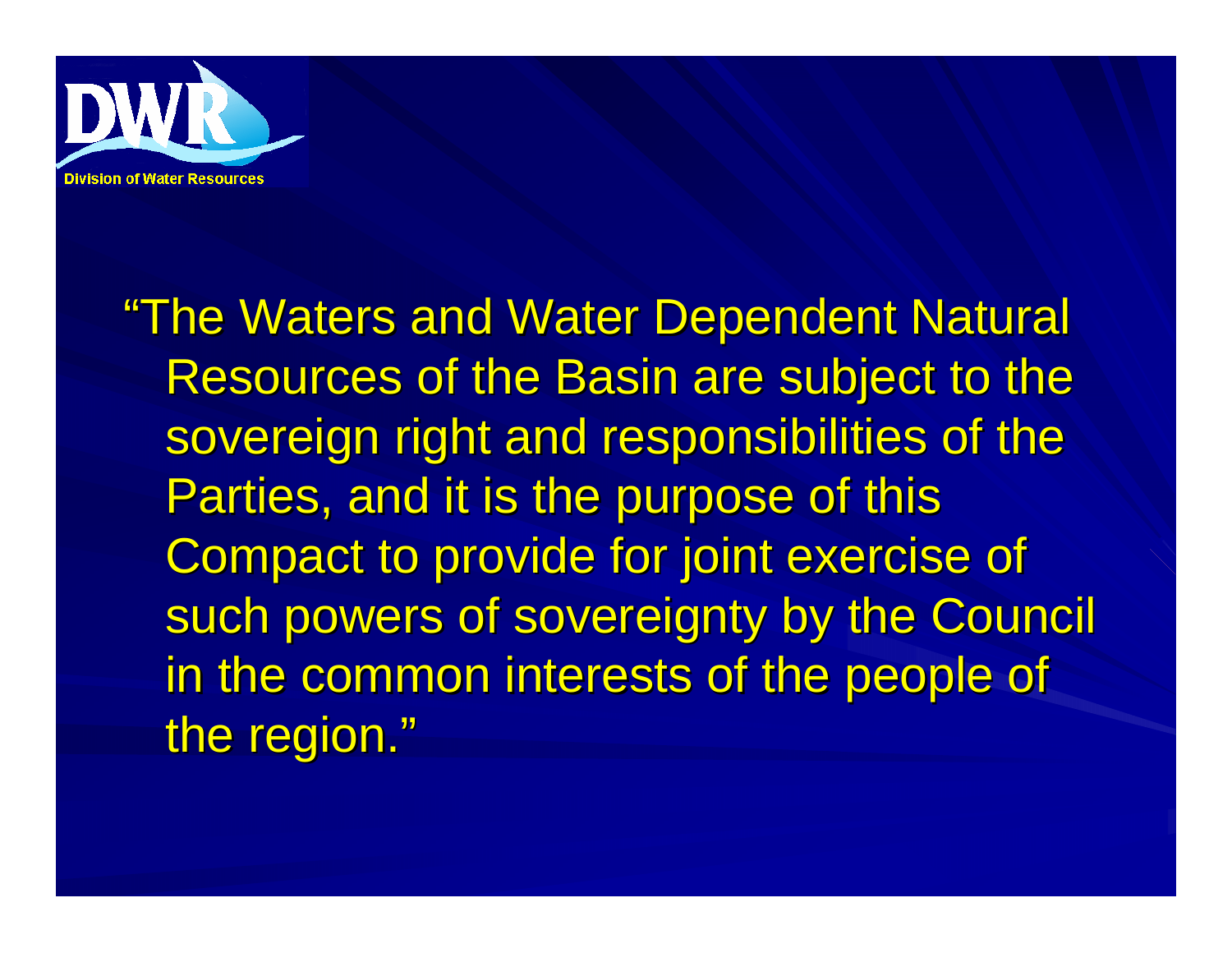

#### **Great Lakes – St. Lawrence River Basin Water Resources Compact**

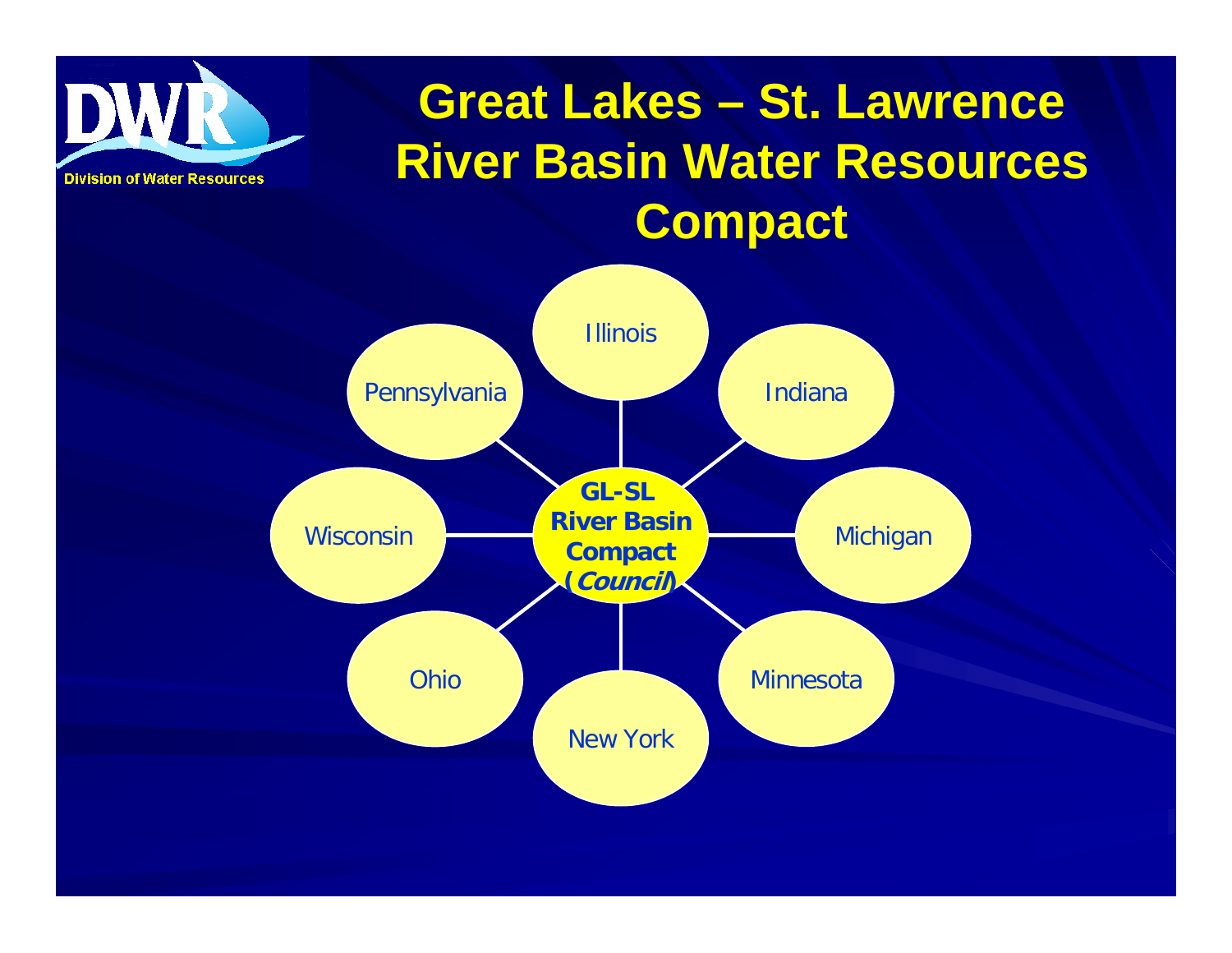

#### $\bullet$ Council provides:

- forum for states to cooperatively craft minimum regional standards for water resource management
- Regional review of proposed projects

#### $\bullet$ States:

- retain flexibility and autonomy to administer regional standards under state law
- develop programs to meet their needs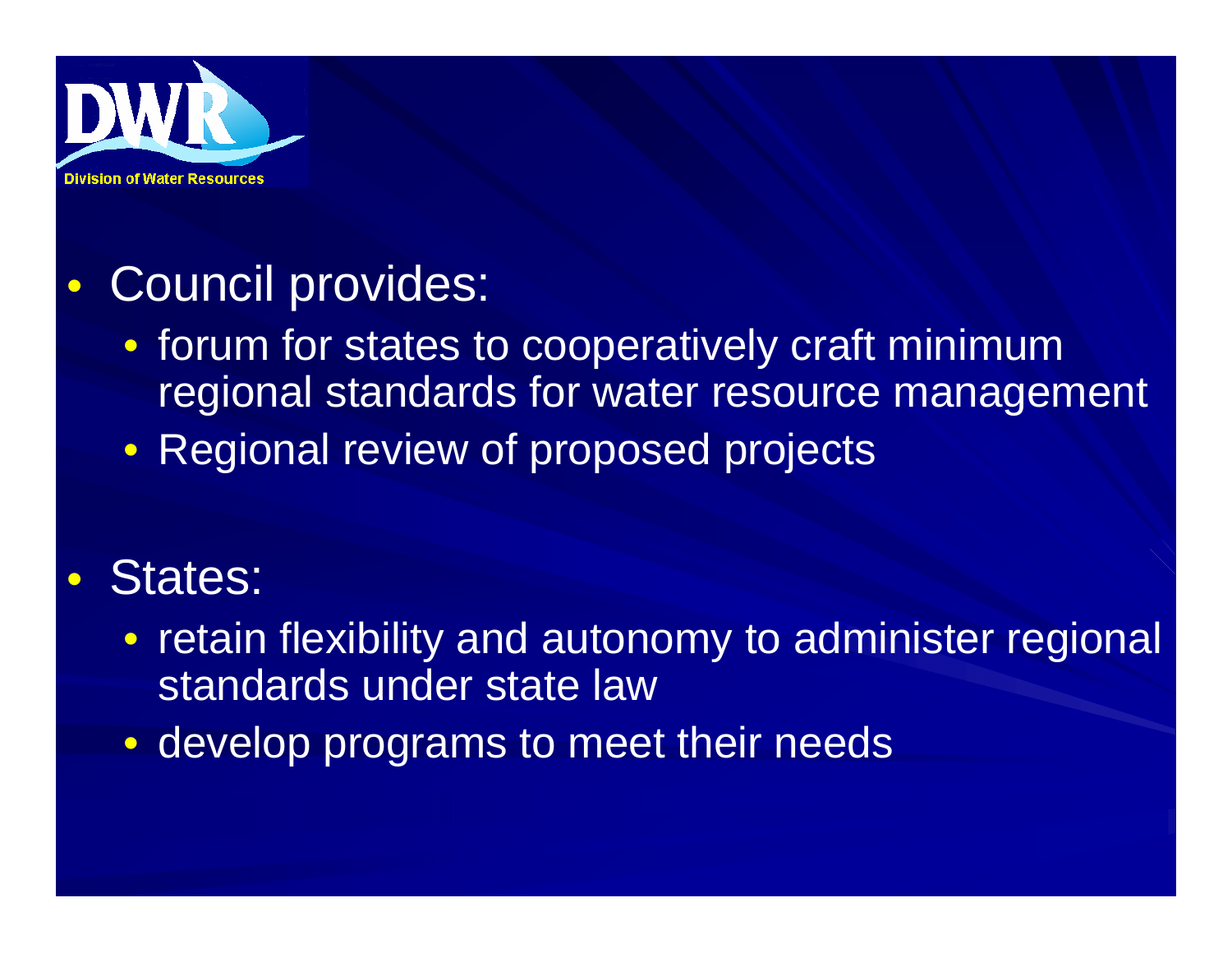

### **Parties act together to:**

- $\bullet$  Protect, conserve, restore, improve and manage the Water and Water Dependent Natural Resources of the Basin
- Remove causes of controversies
- $\bullet$ Cooperate on planning and action
- $\bullet$  Facilitate consultation, data exchange, & process consistency
- Prevent significant adverse impacts from withdrawals and losses
- $\bullet$ Promote comity (*legal reciprocity*)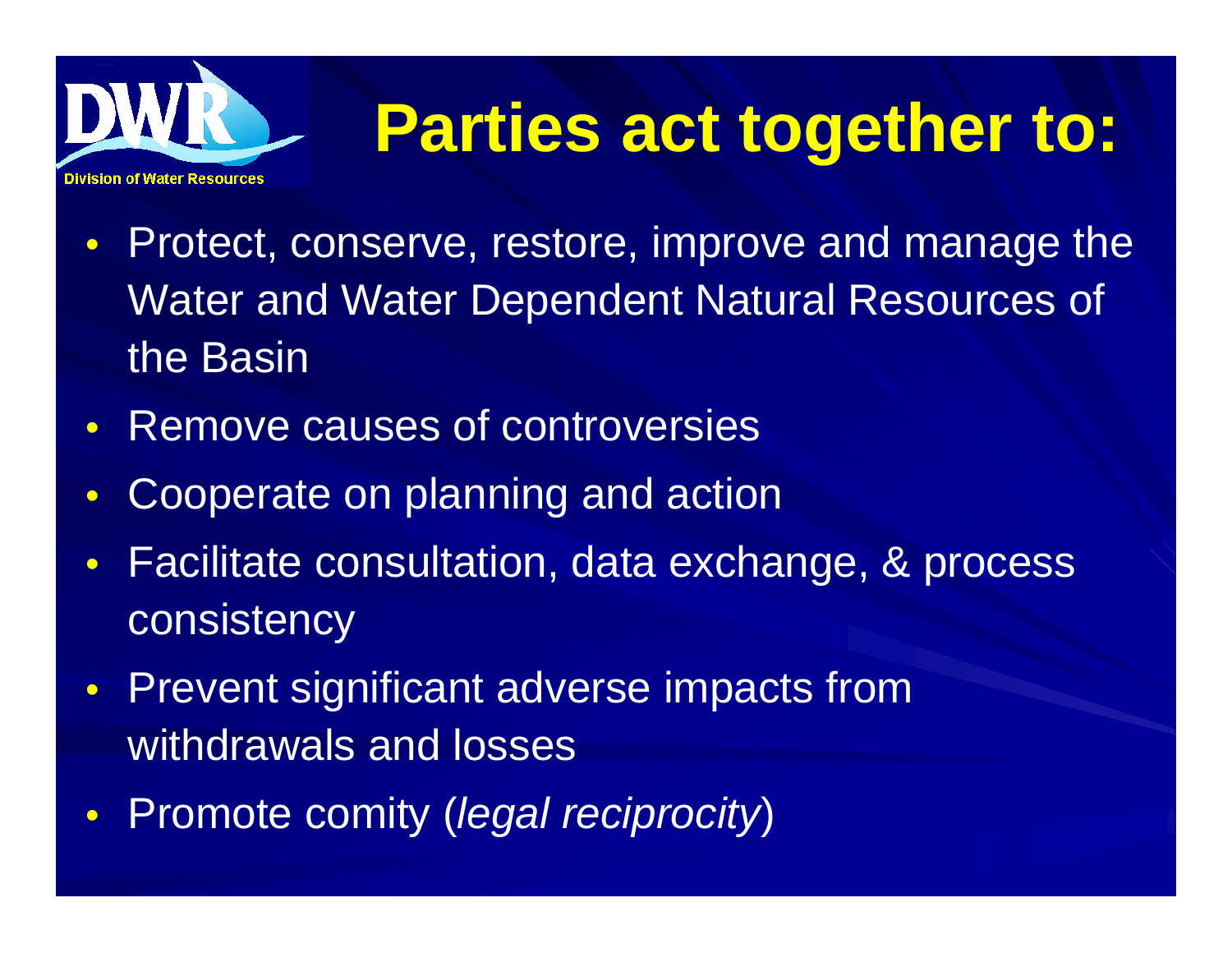

### **Parties agree to:**

- Provide leadership to develop collaborative strategy to strengthen scientific basis of water management decision making
- $\bullet~$  Manage withdrawals, consumptive use and diversions in accord with compact
- Not approve inconsistent proposals
- $\bullet$ Monitor approved proposals for consistency
- Council / Regional review when applicable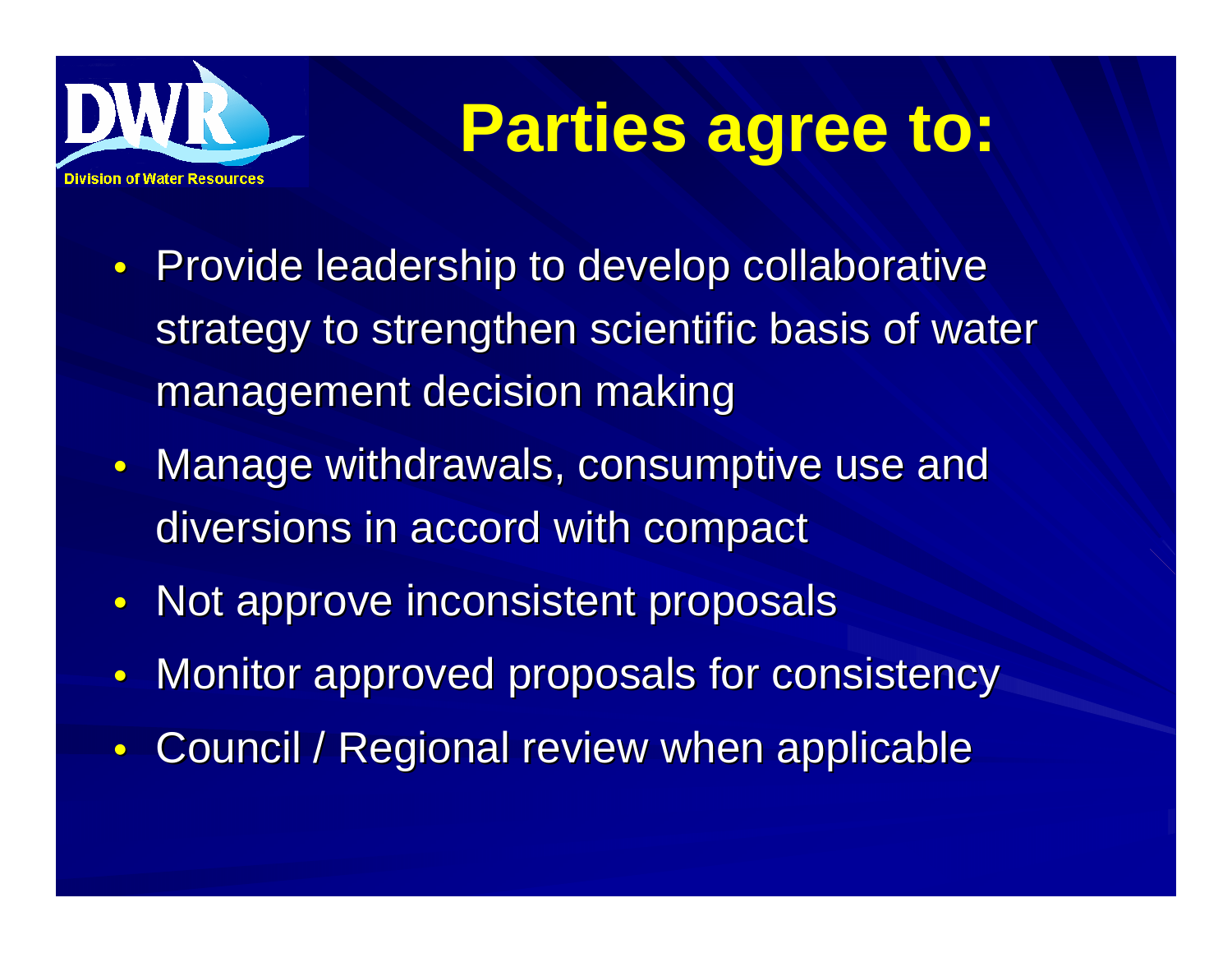### **GL-SLRB Water Resources Council**

- "…body politic and corporate, with succession for the duration of this Compact, as an agency and instrumentality of the governments of the respective Parties."
- $\bullet$ Governors of the Parties or alternate
- $\bullet$ 1 vote each Party
- $\bullet$ Decisions by simple majority (unless specified)
- $\bullet$ Quorum = majority of Parties
- $\bullet$ Annual budget equitably apportioned among Parties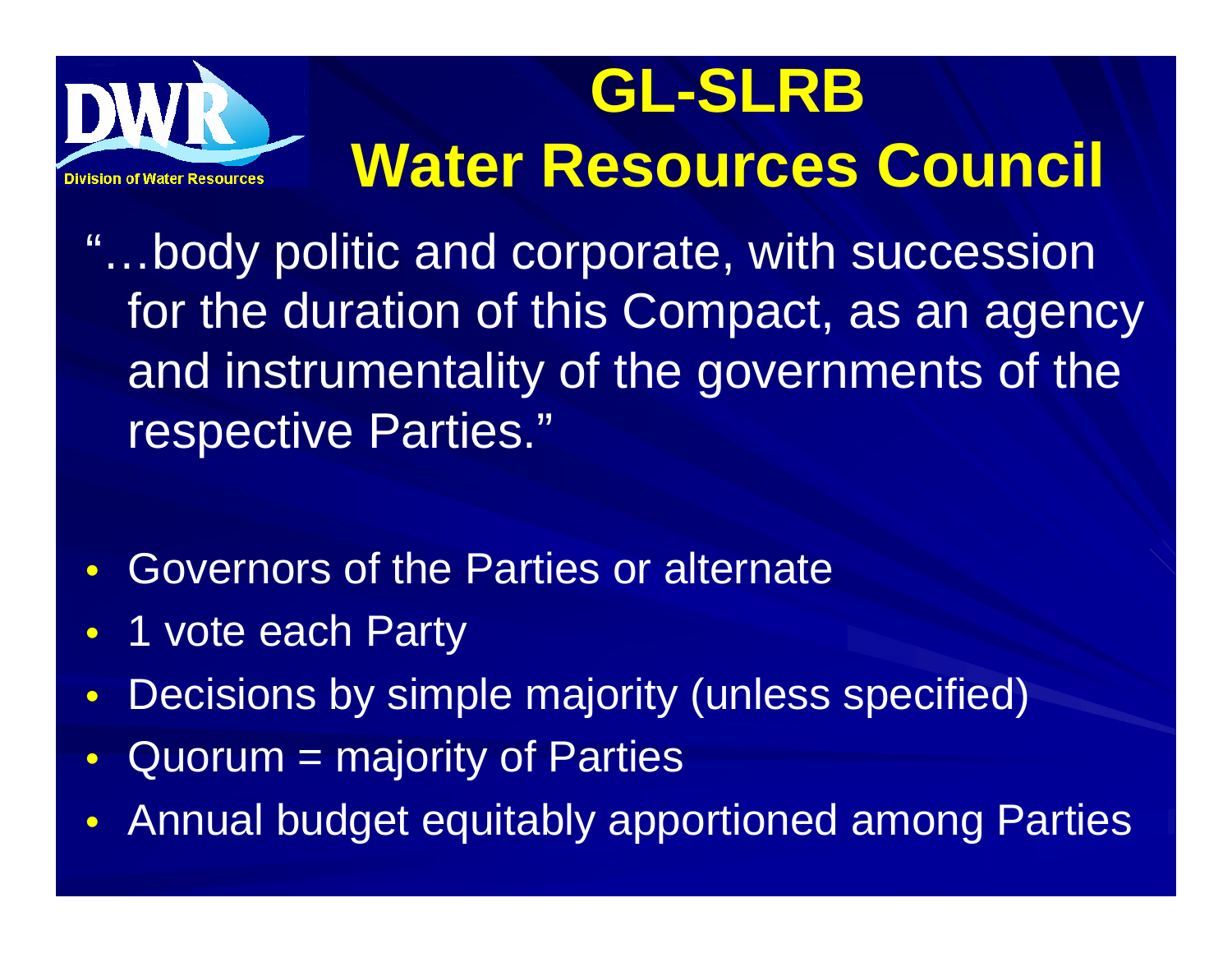# **GL-SLRB Water Resources Council**

- "It is the policy of the Parties to preserve and utilize the functions, powers and duties of existing offices and agencies of government to the extent consistent with this Compact. Further, the council shall promote and aid the coordination of the activities and programs of the Parties concerned with Water resources management in the Basin"
	- Cooperate with such agencies
	- Employ any agency of any Party for any purpose
	- "Develop and adopt plans consistent with the Water resources plans of the Parties"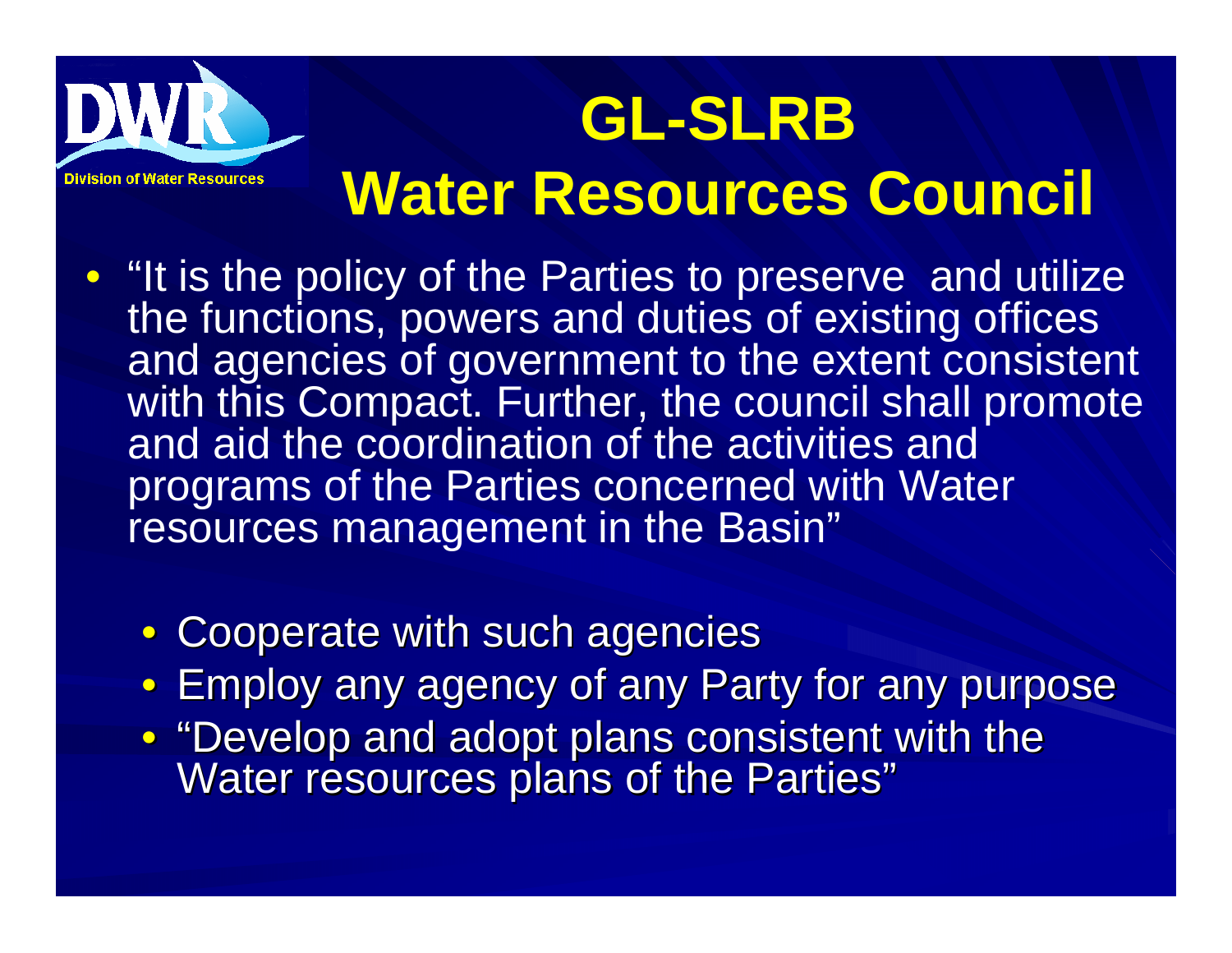

### **GL-SLRB**

#### **Water Resources Council**

- $\bullet$  Council Goals
	- Improvement of waters and water dependent natural resources
	- Hydrologic and ecologic integrity
	- Retaining surface and ground water
	- Sustainable use
- $\bullet$ Council Objectives help parties meet goals
- $\bullet$ State G&Os consistent with basin G&Os
- $\bullet$ State conservation and efficiency programs
- $\bullet$ Periodic review of G&Os and programs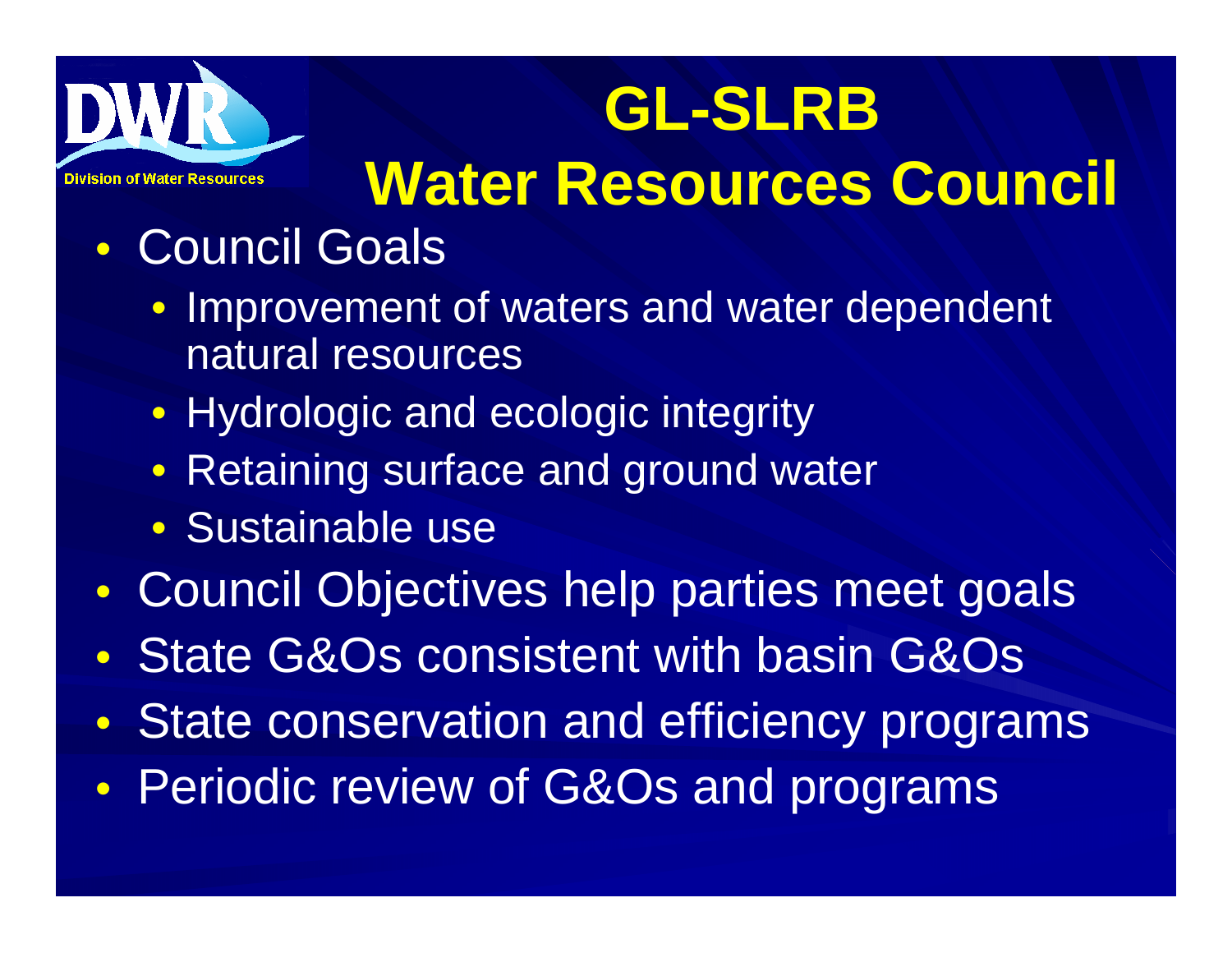

# **Regional Body**

- **Council composed of Governors of states party to the compact (& alternates)**
- **Regional Body composed of members of the Council and the Premiers of Ontario and Quebec**
- $\bullet$  **Regional Review of proposals**
- **Protection of the integrity of the GL-SLRB Ecosystem**

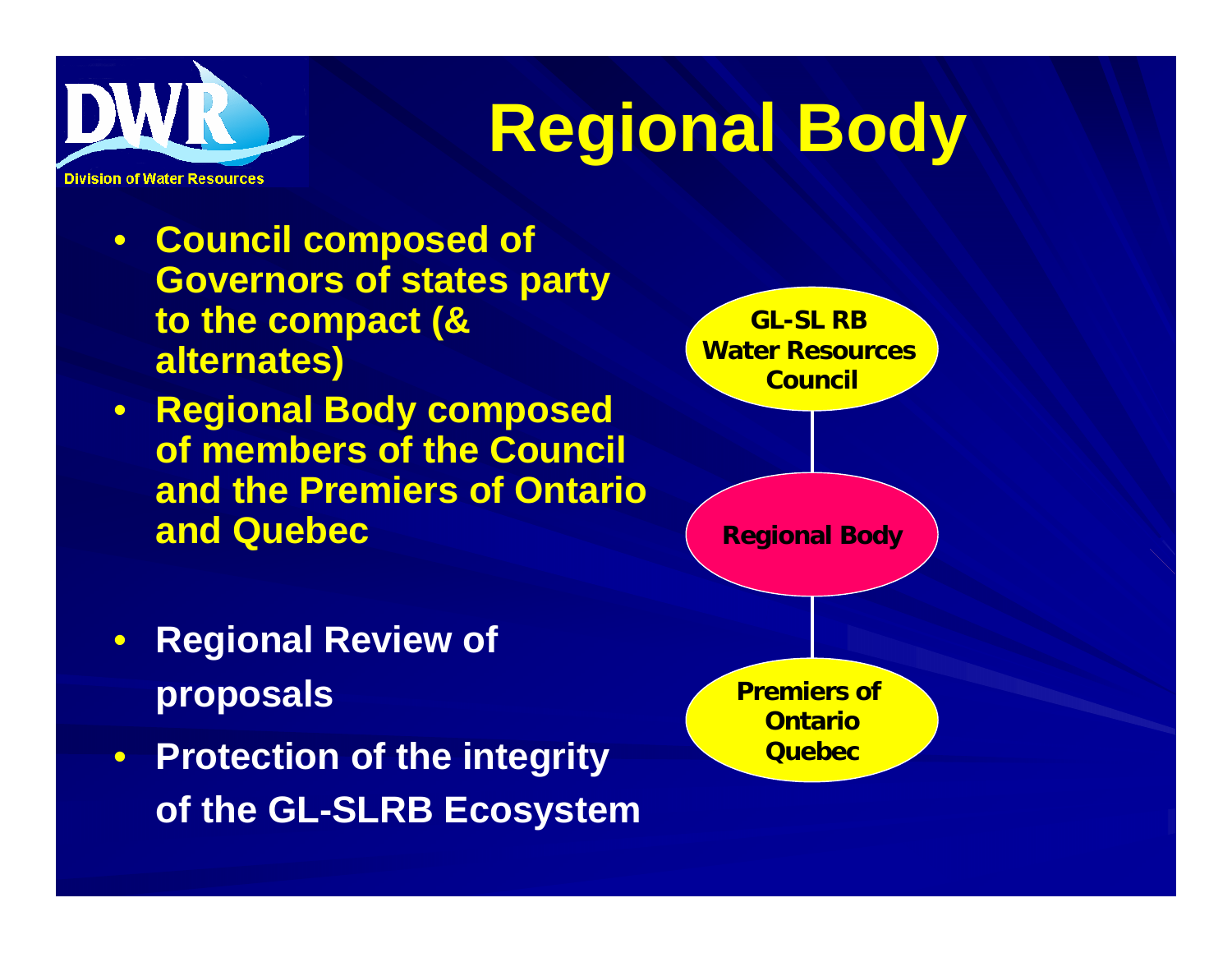# ≀ision of Water Reso

# **Regional Body Review**

- $\bullet$  Integrity of Ecosystem considering uncertainties of:
	- $\bullet$ Future demands on basin
	- $\bullet$ Changes in environmental conditions
	- $\bullet$ Reliability of existing data
- $\bullet$ New or increased consumptive use > 5 mgd
- $\bullet$ **Originating Party provides notice & technical review**
- $\bullet$ Public notice & public meeting
- $\bullet$  Considers comments before issuing Declaration of Finding on whether it meets the Standard of Review and Decision
- $\bullet$ Forwards comments to Originating Party
- $\bullet$  Originating Party and Council "shall consider" RB's Declaration of Finding before making a decision on the proposal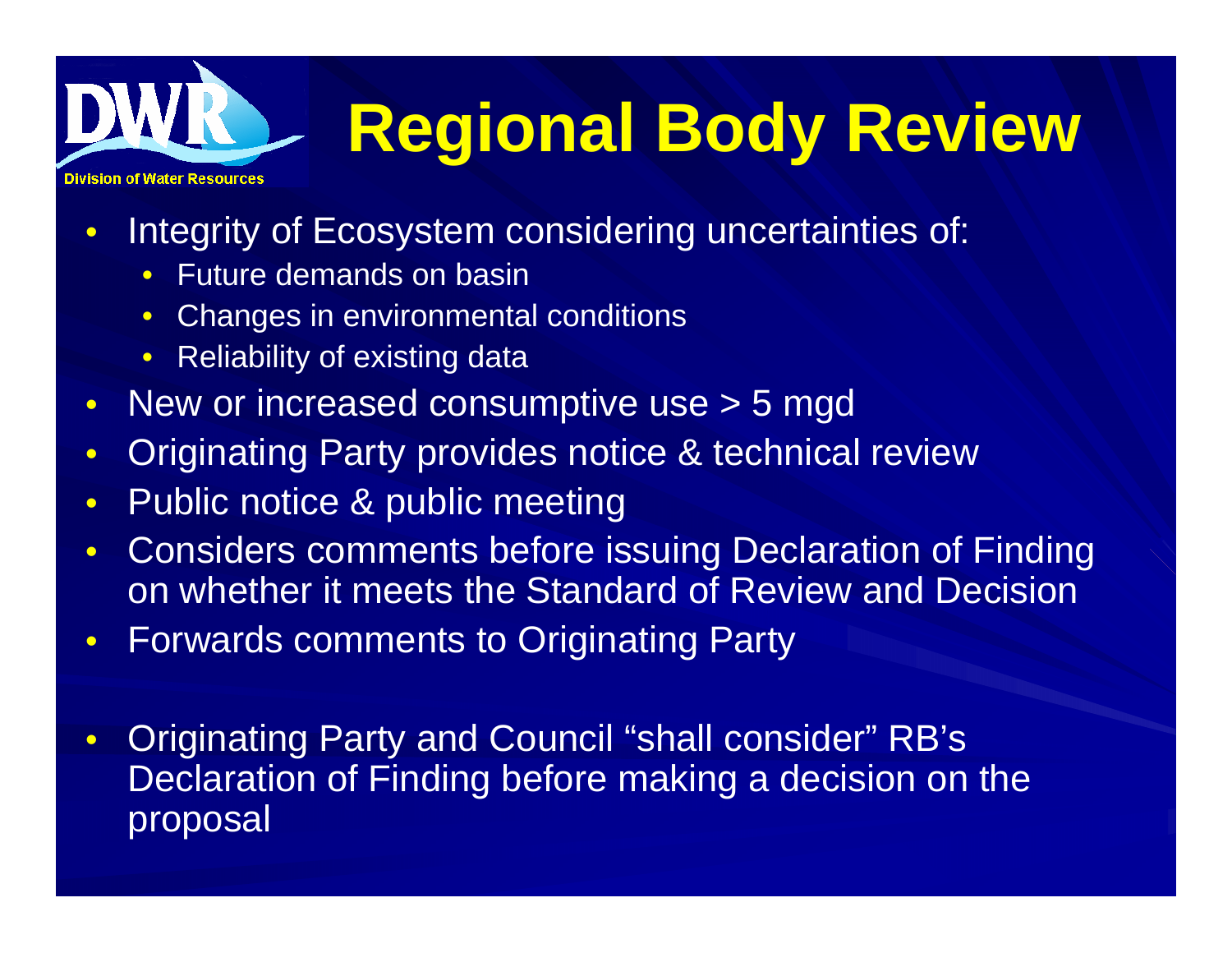

#### **Data Baselines**

- $\bullet$ Within 1 year of effective date of Compact
- $\bullet$ Parties to compile list of existing approved withdrawals
	- $\bullet\,$  Withdrawal capacity
	- Treatment capacity
	- $\bullet$  Distribution capacity
	- Other limiting factors
- $\bullet$ Based on most restrictive capacity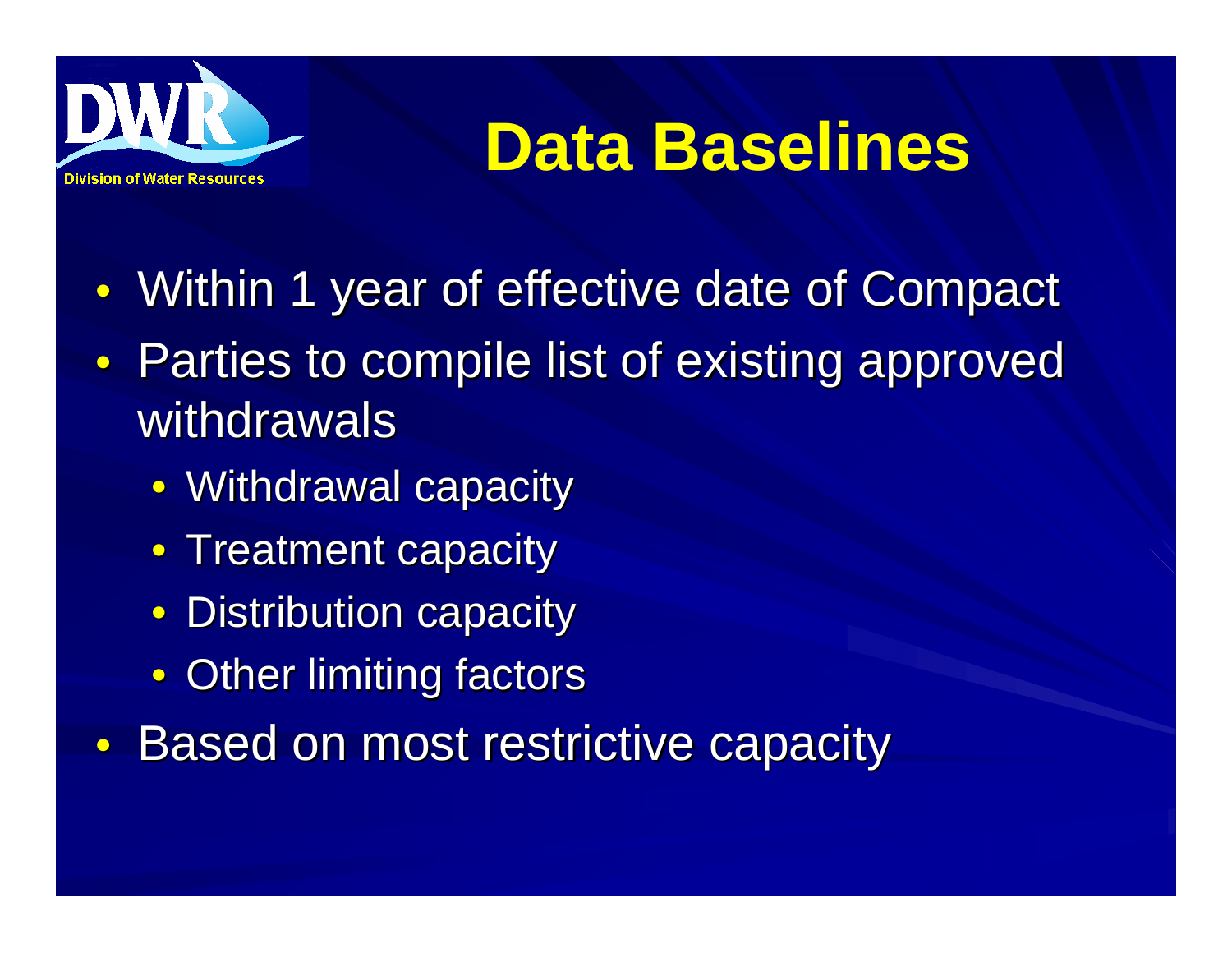

# **Data Collection**

- $\bullet$  Within 5 years each Party will develop a water resources inventory of location, type, quantity, and use
- $\bullet$ Common base of data
- $\bullet$ Water use registration (>0.1mgd)
- $\bullet$ Annual reporting for users
- $\bullet$  Annual reporting by Parties to Council established data base repository
- $\bullet$  Coordinate collection and application of scientific information for impact assessment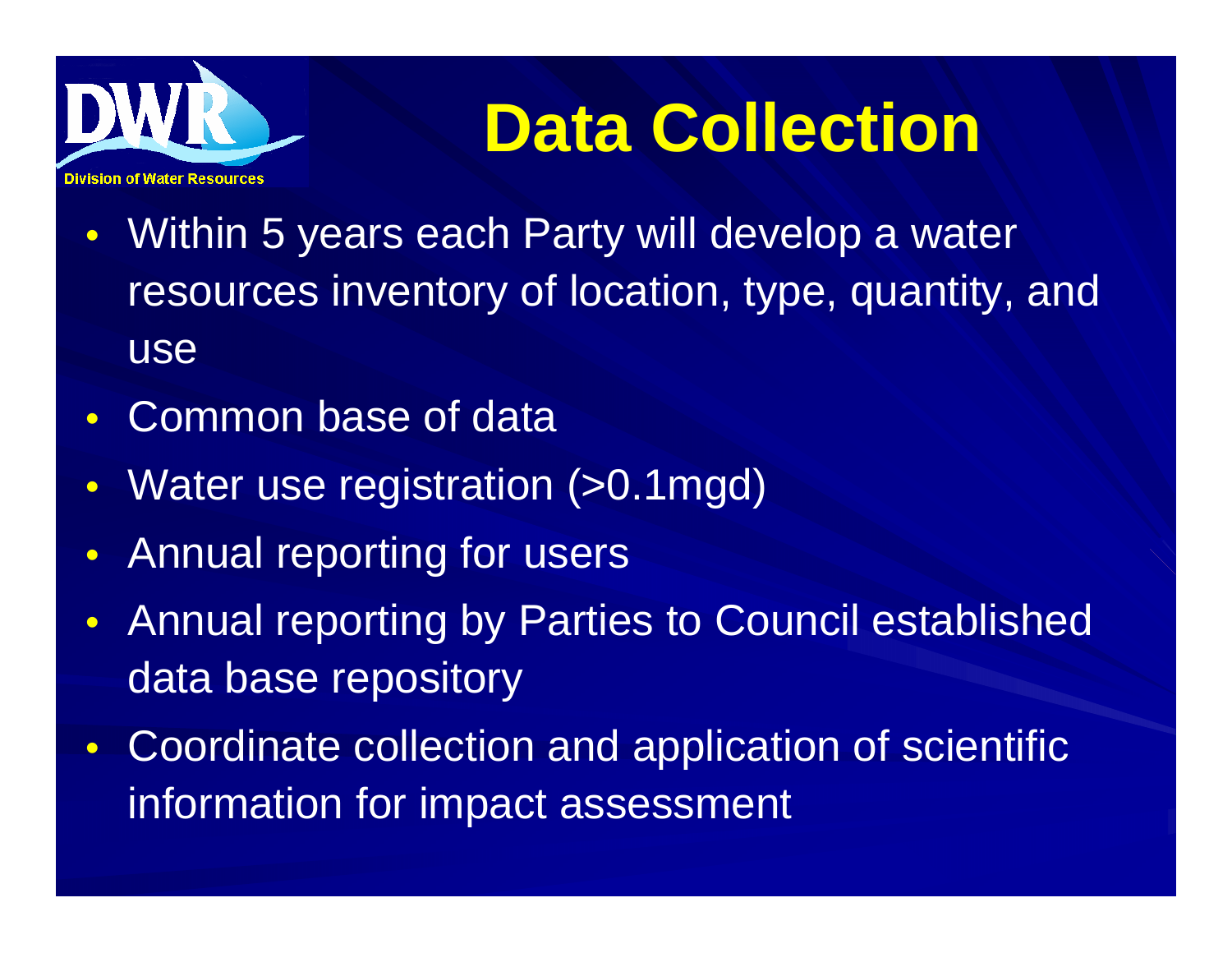#### **Decision-Making Standard**

- Minimum Standard parties may use more restrictive standards
- All water withdrawn, less an allowance for consumptive use, shall be returned to the source watershed
- No significant adverse impacts to quantity or quality of Water or Water Dependent Natural Resources of the Basin
- Incompliance with other applicable laws and regional agreements
- $\bullet$  Incorporates environmentally sound and feasible water conservation measures
- Use is Reasonable

vision of Water Resour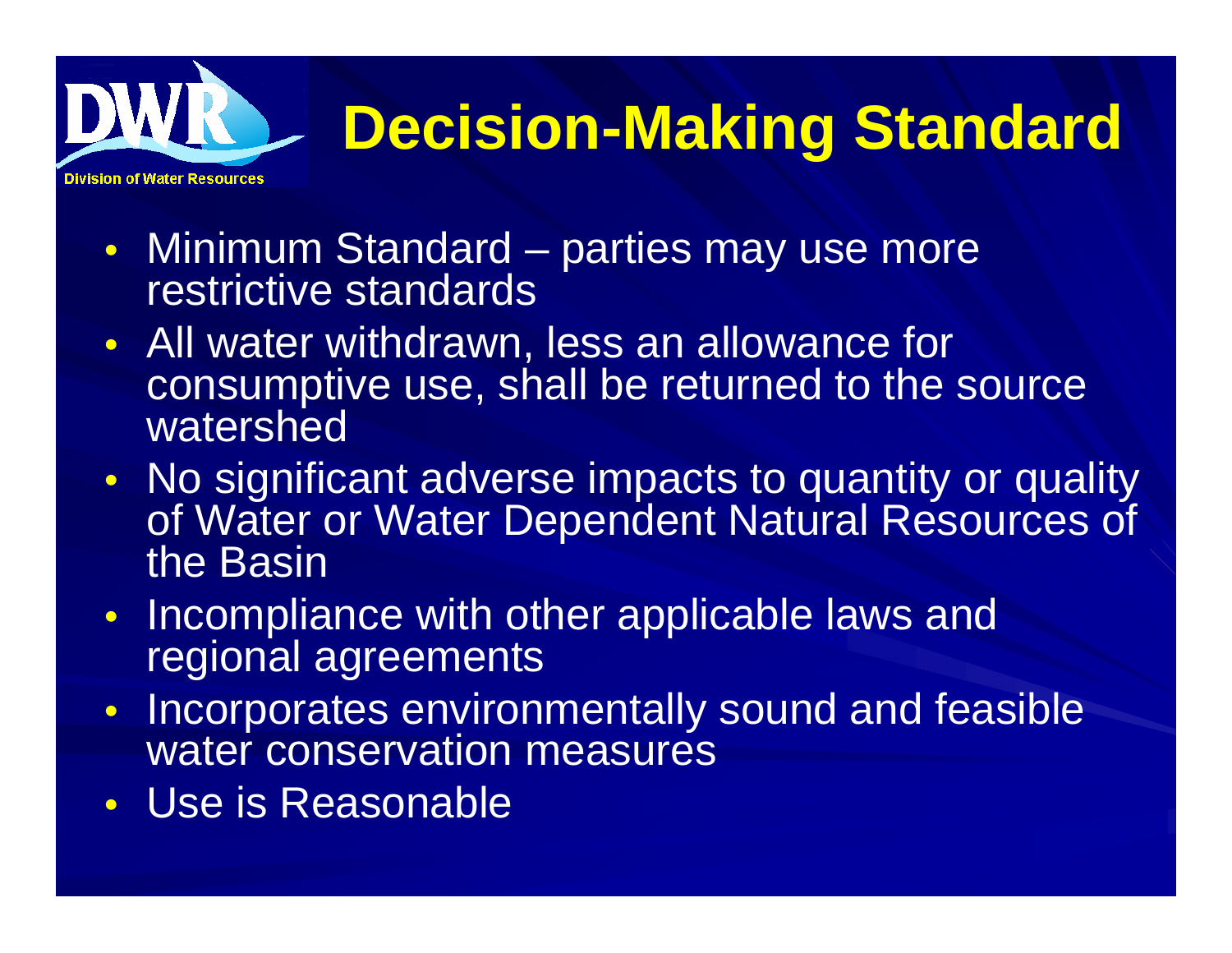

#### **Is Use Reasonable? Factors to consider:**

- $\bullet$ Provides for efficient use / minimizes waste
- $\bullet$ Existing supplies are used efficiently
- $\bullet$  Balance between economic and social development and environmental protection of proposal and other existing or planned withdrawals from same source
- $\bullet$ Supply potential of the source
- $\bullet$  Degree and duration of adverse impacts to other users and ecosystem and mitigation plans
- $\bullet$  Inclusion of restoration of hydrologic functions in Source Watershed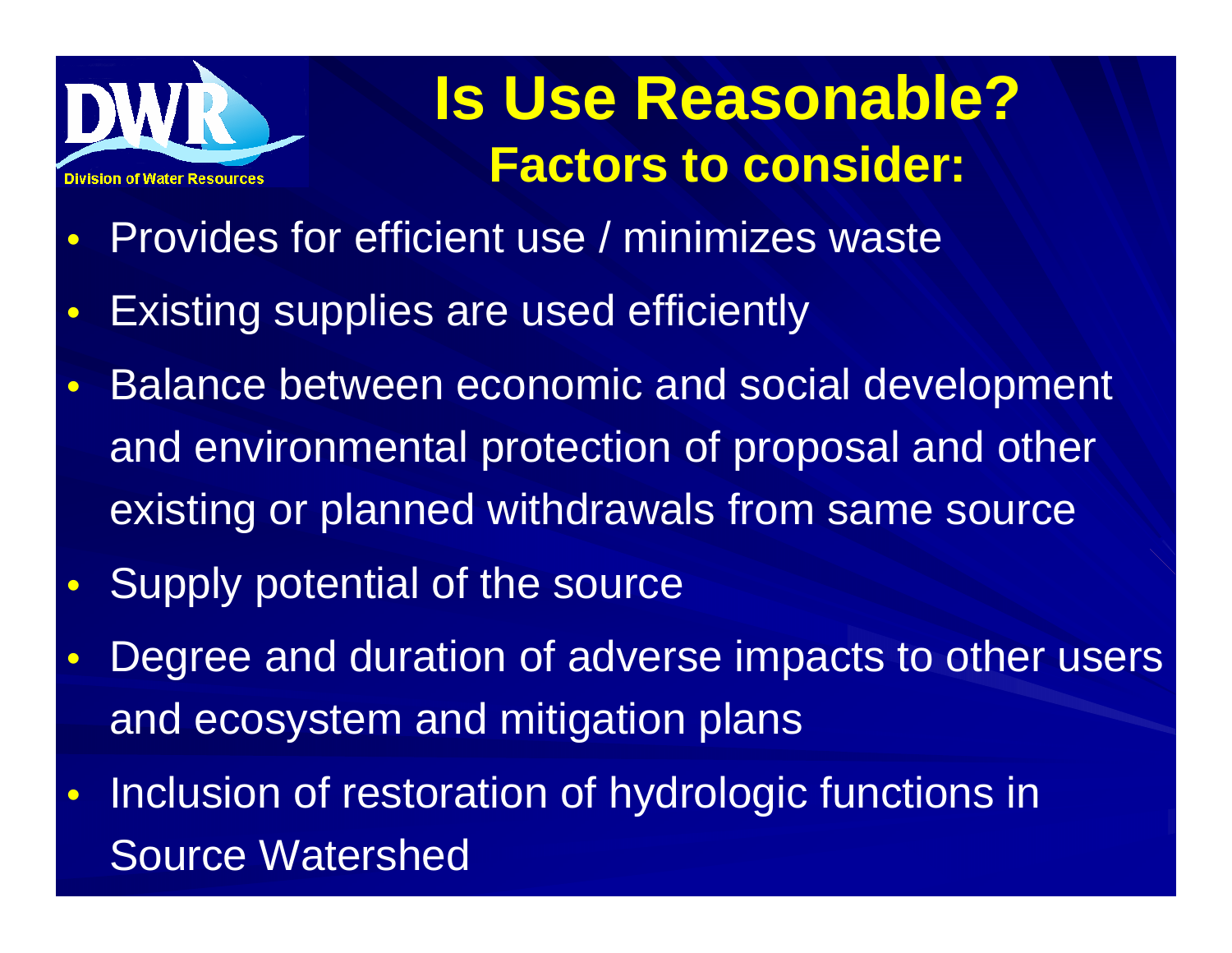

### Use inside Basin

- $\bullet$ • Managed by States consistent with "Decision -Making Standard"
- $\bullet$ State established regulation thresholds & scope
- $\bullet$ No state plan  $= 0.1$  mgd default
- $\bullet$ Uses overall are reasonable
- $\bullet$ Withdrawals overall produce no significant impacts to Water of the Basin
- $\bullet$ Other objectives of Compact are achieved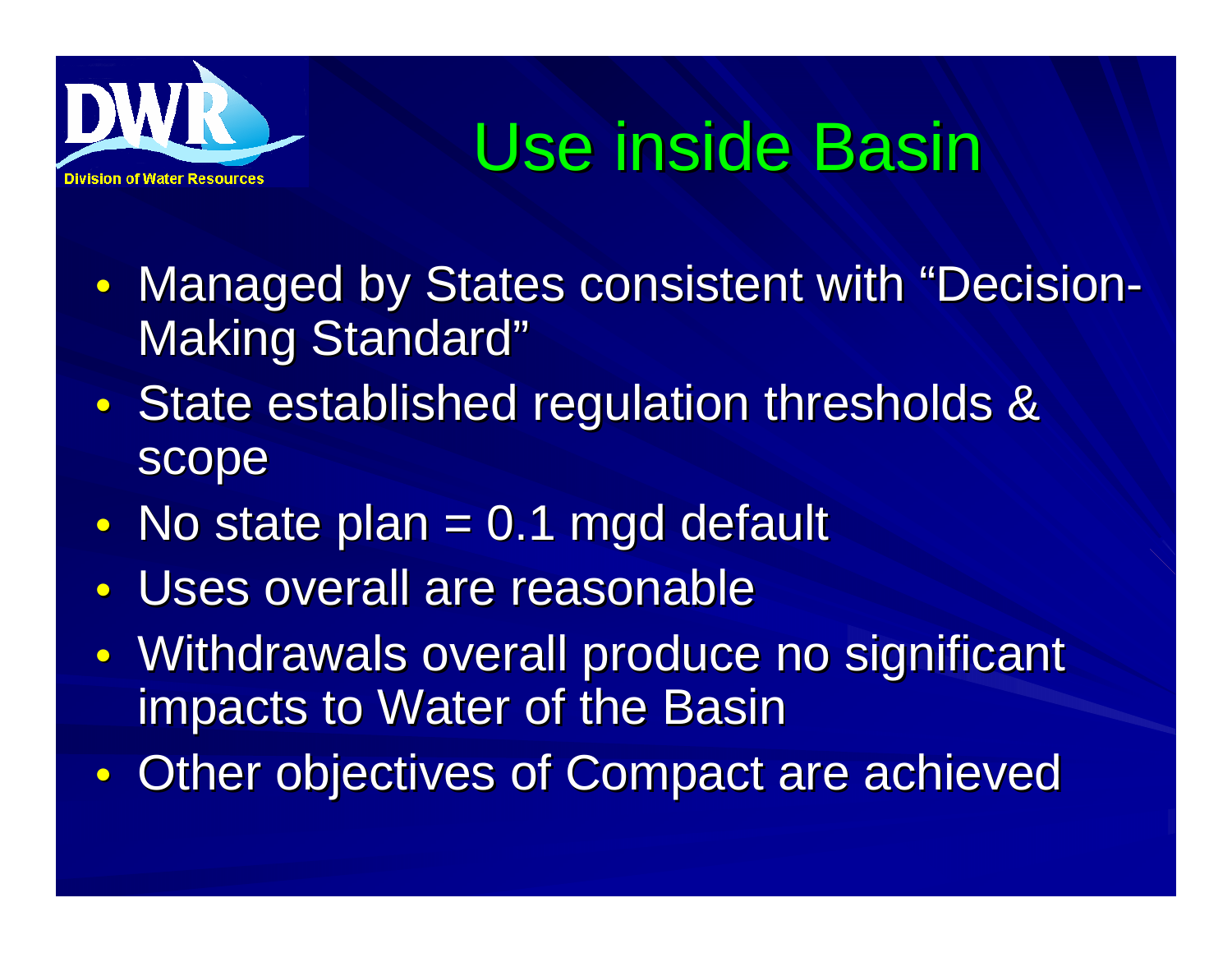

• <5mgd



- $\bullet$ **Out of Basin - Generally prohibited**
- $\bullet$  $\bullet$  Intrabasin – from the watershed of one GL to  $\bullet$ the watershed of another GL
	- > 0.1 mgd - State Regulation
	- $\bullet$  <0.1mgd 5mgd + Exemption Standard & Council review
		- + Unanimous Council Approval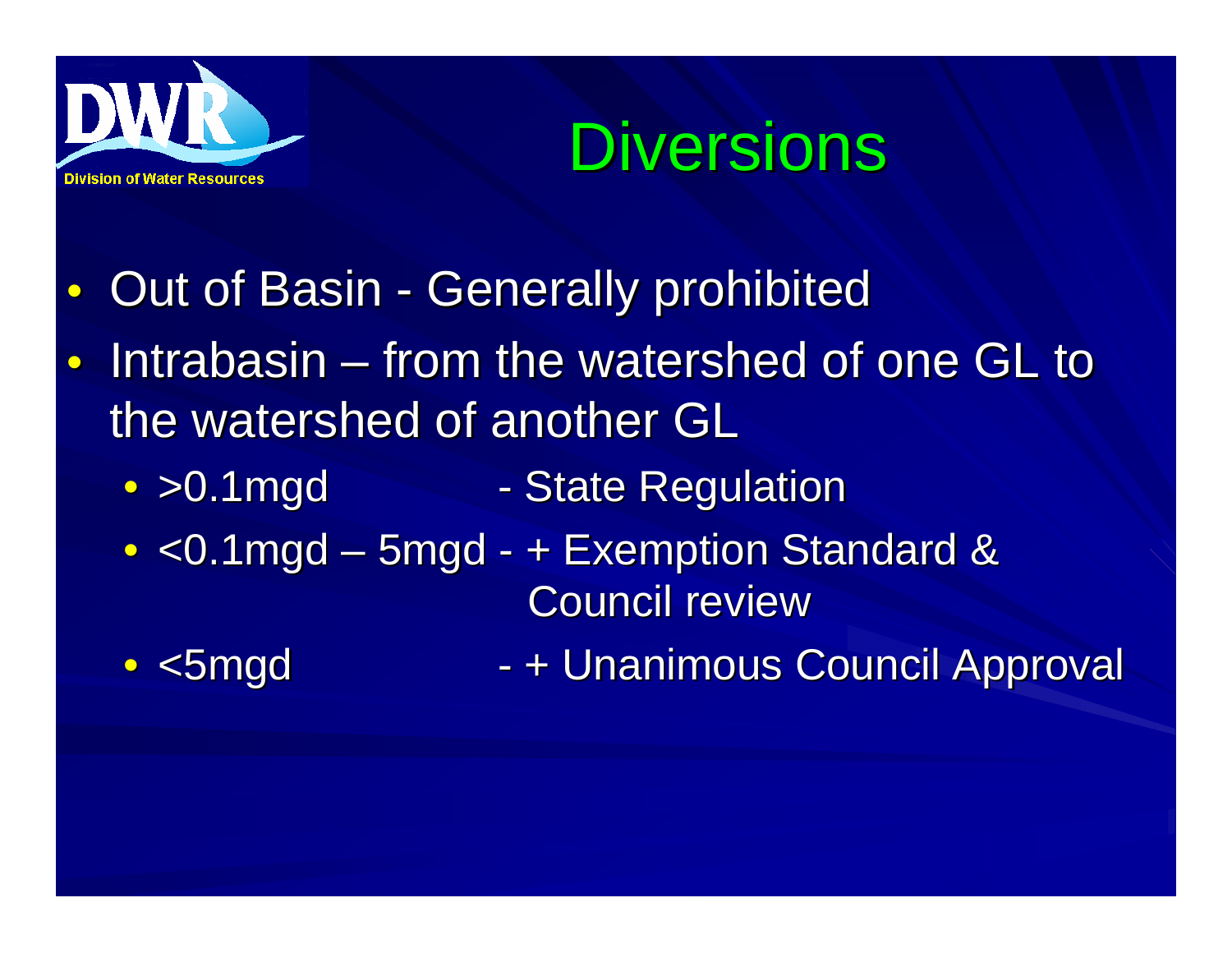

#### **Diversion Prohibition Exemption Standard**

- $\bullet$  All water withdrawn minus allowance for consumptive uses returned to source watershed
- $\bullet$  Cannot be reasonably avoided through conservation and efficient use
- $\bullet$  Limited to amount reasonable for proposed purposes
- $\bullet$  Minimize withdrawals and consumptive use by conservation measures
- $\bullet$  Compliant with other applicable laws and regional agreements
- $\bullet$  No significant adverse impacts to the quantity or quality of the waters or water dependent natural resources of basin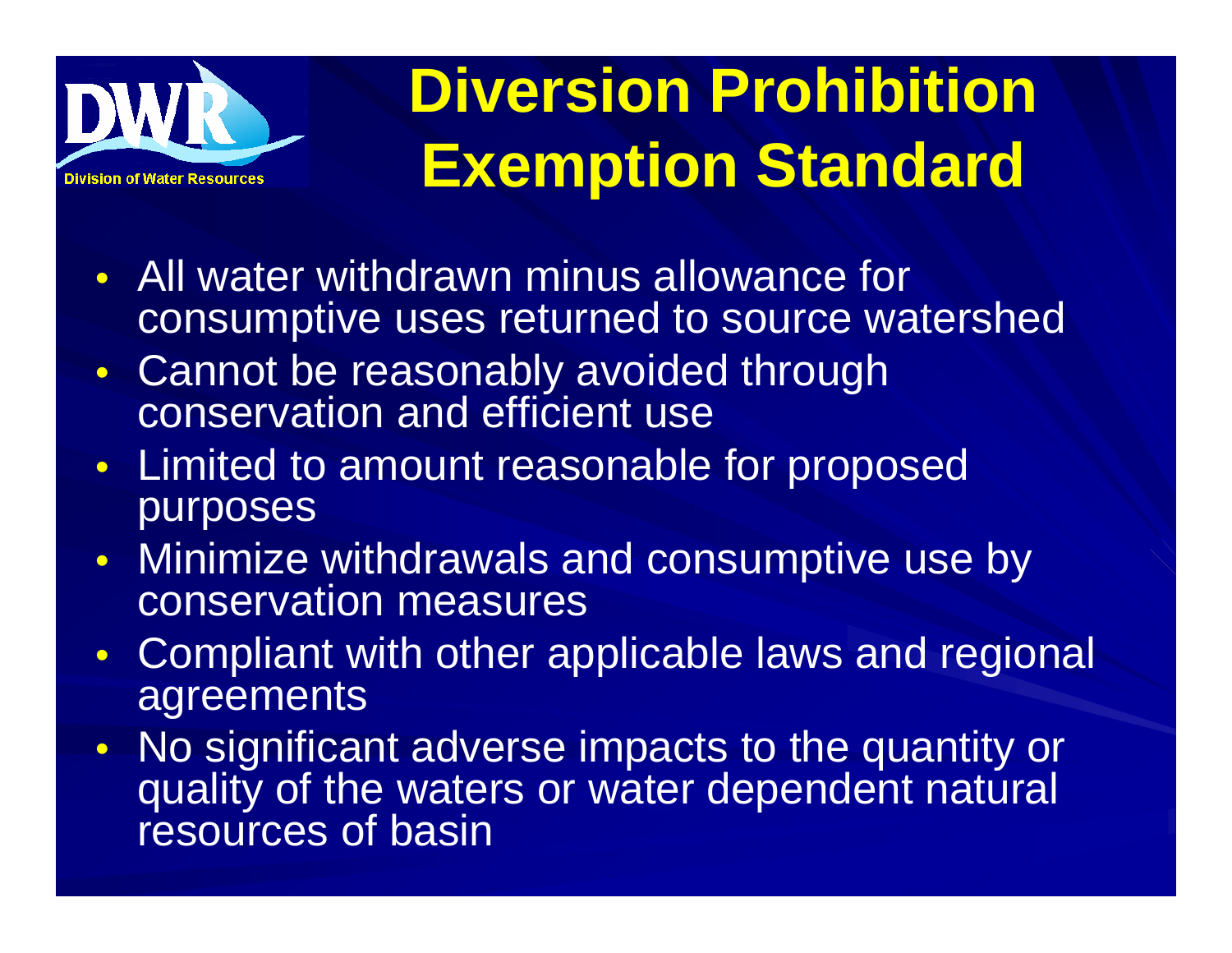

#### **Exemptions to Diversion Prohibition**

- $\bullet$ **Meets Exemption Standard**
- $\bullet$ • Straddling Community - PWS purposes in an area of a outside of GL basin or watershed
	- Return all water withdrawn minus allowance for consumptive uses
- $\bullet$ • Straddling County –– PWS purposes of community without adequate supplies
	- Managed & Regulated by Originating Party
	- $\bullet\,$  No reasonable alternative including conservation
	- Not endanger integrity of Basin ecosystem
	- $\bullet\,$  Regional Review & no Council member disapproves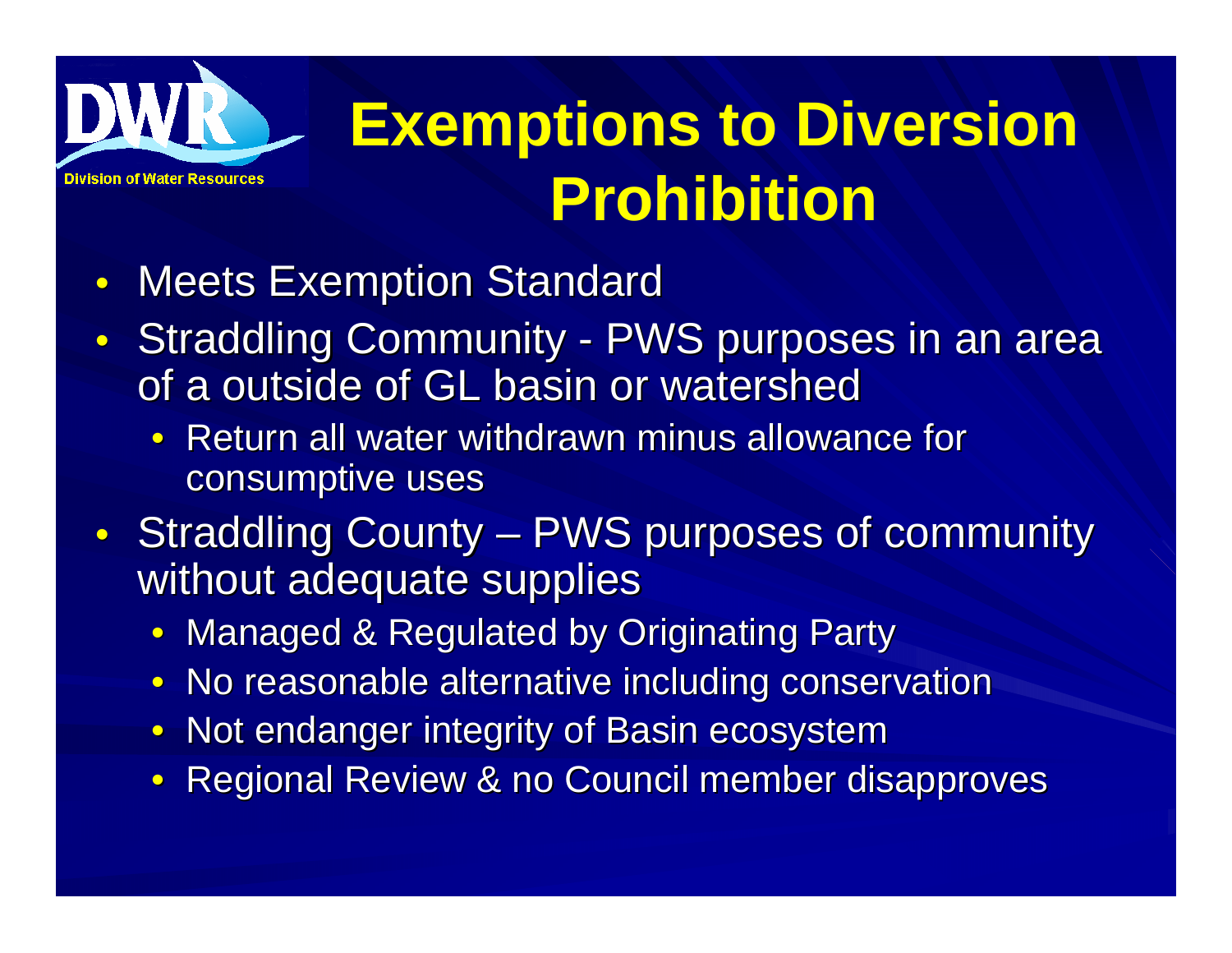

#### **Definitions**

- $\bullet$ **• Diversion** – transfer from the Basin to another **watershed or an Intra watershed or an Intra-basin Transfer basin Transfer**
	- **except water used in the Basin to produce a product that is transferred out of the basin product that is transferred out of the basin**
- $\bullet$  **Intra-basin Transfer basin Transfer – transfer from the watershed of transfer from the watershed of one Great Lake to the watershed of another Great Lake**
- $\bullet$ **Consumptive Use – portion of water lost due to evaporation, incorporation into Products or other processes processes**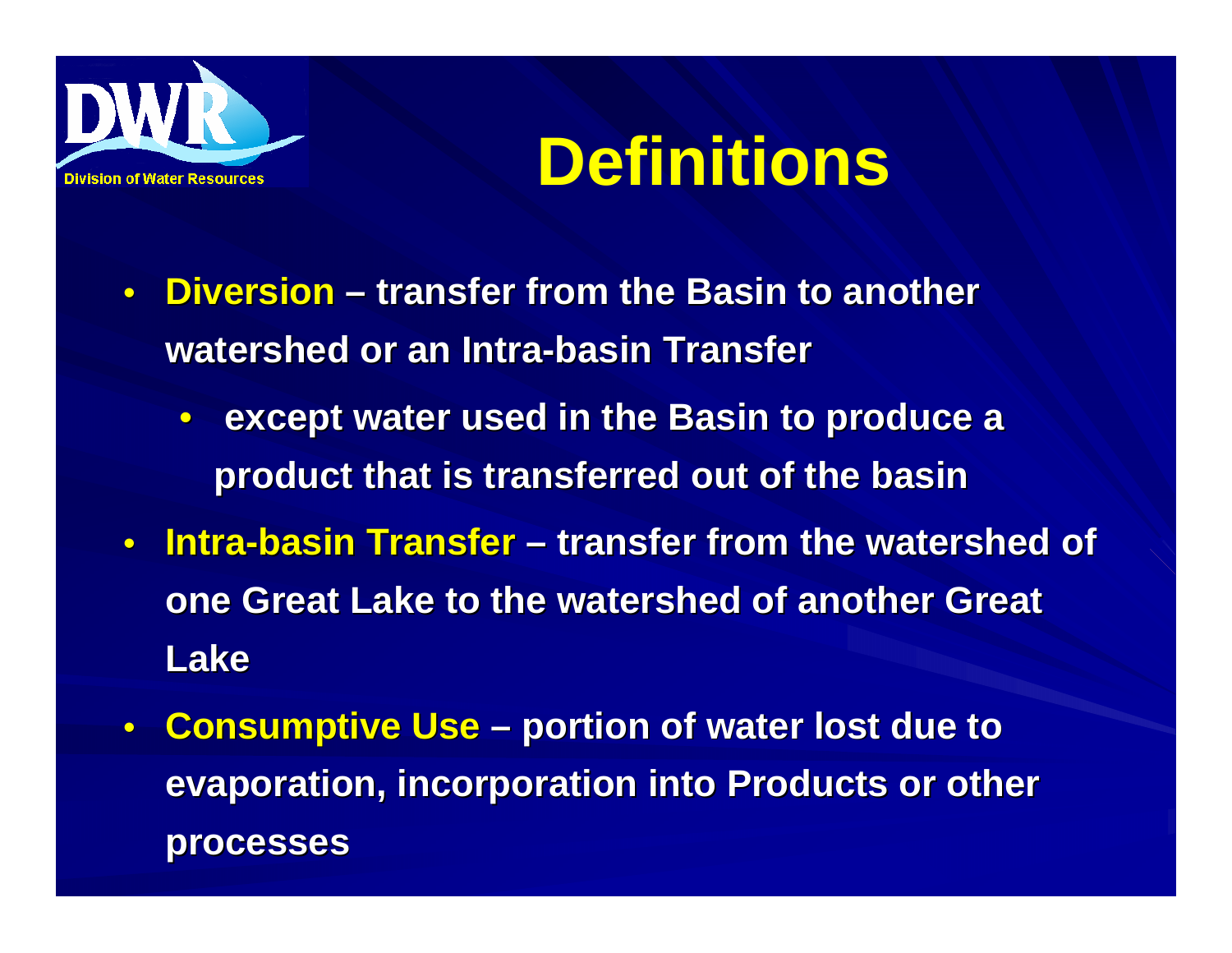

#### **Definitions**

- $\bullet$ **Party – a state that is party to the compact**
- $\bullet$ **Originating Party – the party where an application or registration is made or required registration is made or required**
- $\bullet$  **Regional Body – Governors of the parties to compact and the Premiers of Ontario and Quebec**
- $\bullet$  **Straddling Community – incorporated municipality with boundaries partly within the basin or partly within two Great Lakes watersheds**
- $\bullet$  **Community within a Straddling County – incorporated local government outside the basin but wholly within a county that lies partly within the basin**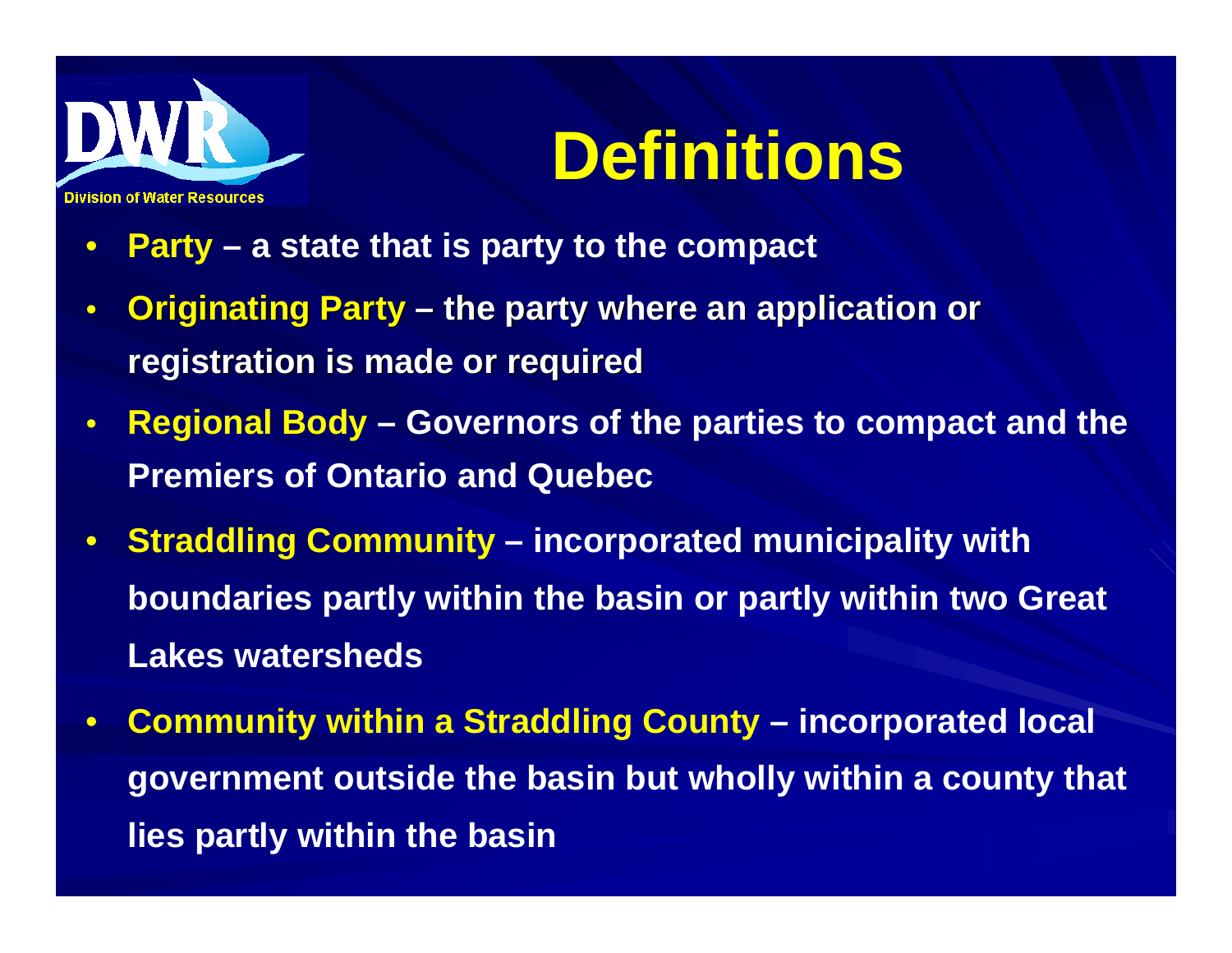

#### **Exemptions**

- $\bullet$ • Withdrawals for the following purposes are exempt from the management and regulation requirements
	- To supply vehicles, including vessels and aircraft for the needs of the cargo, for ballast or other needs related to operations
	- To use in a non-commercial project on a short-term basis for firefighting, humanitarian, or emergency response purposes